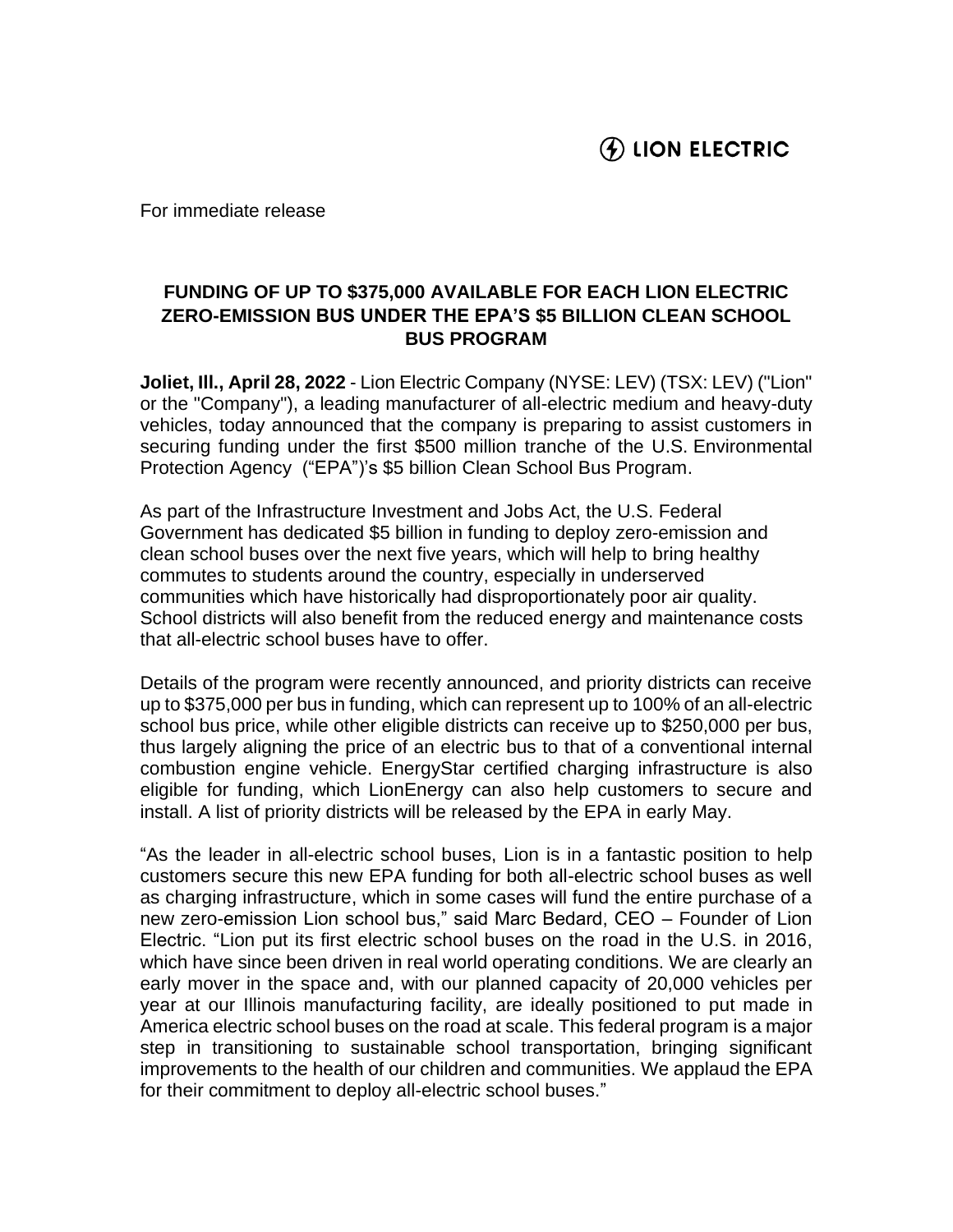Through its LionGrants team of funding experts and as an eligible contractor under the program, Lion can apply on behalf of school districts and private fleets, as well as assist them with their own direct applications. Organizations which can benefit from rebates under the program include state and local government entities which provide school bus services, for-profit and non-profit school bus contractors that meet eligibility requirements, non-profit school transportation associations, tribes, tribal schools and tribal organizations.

The first \$500 million in this funding will be awarded this year, with applications expected to be open for a period of 90 days beginning in May. Awardees will then be determined by a lottery system.

Additionally, the LionGrants team is currently actively tracking billions of dollars in available funding across North America and can assist customers in applying to a wide variety of state, municipal, utility and air district funding. Lion Electric is the leader in zero-emission school buses, with more than 550 vehicles on the road and 9 million miles driven.

## **About Lion Electric**

[Lion Electric](https://thelionelectric.com/) is an innovative manufacturer of zero-emission vehicles. The company creates, designs and manufactures all-electric class 5 to class 8 commercial urban trucks and all-electric buses and minibuses for the school, paratransit and mass transit segments. Lion is a North American leader in electric transportation and designs, builds and assembles many of its vehicles' components, including chassis, battery packs, truck cabins and bus bodies.

Always actively seeking new and reliable technologies, Lion vehicles have unique features that are specifically adapted to its users and their everyday needs. Lion believes that transitioning to all-electric vehicles will lead to major improvements in our society, environment and overall quality of life. Lion shares are traded on the New York Stock Exchange and the Toronto Stock Exchange under the symbol LEV.

Lion Electric, The Bright Move

Thelionelectric.com

## **CAUTION REGARDING FORWARD-LOOKING STATEMENTS**

This press release contains "forward-looking information" and "forward-looking statements" (collectively, "forward-looking statements") within the meaning of applicable securities laws. Any statements contained in this press release that are not statements of historical fact, including statements about Lion's beliefs and expectations, are forward-looking statements and should be evaluated as such. Forward-looking statements may be identified by the use of words such as "believe," "may,"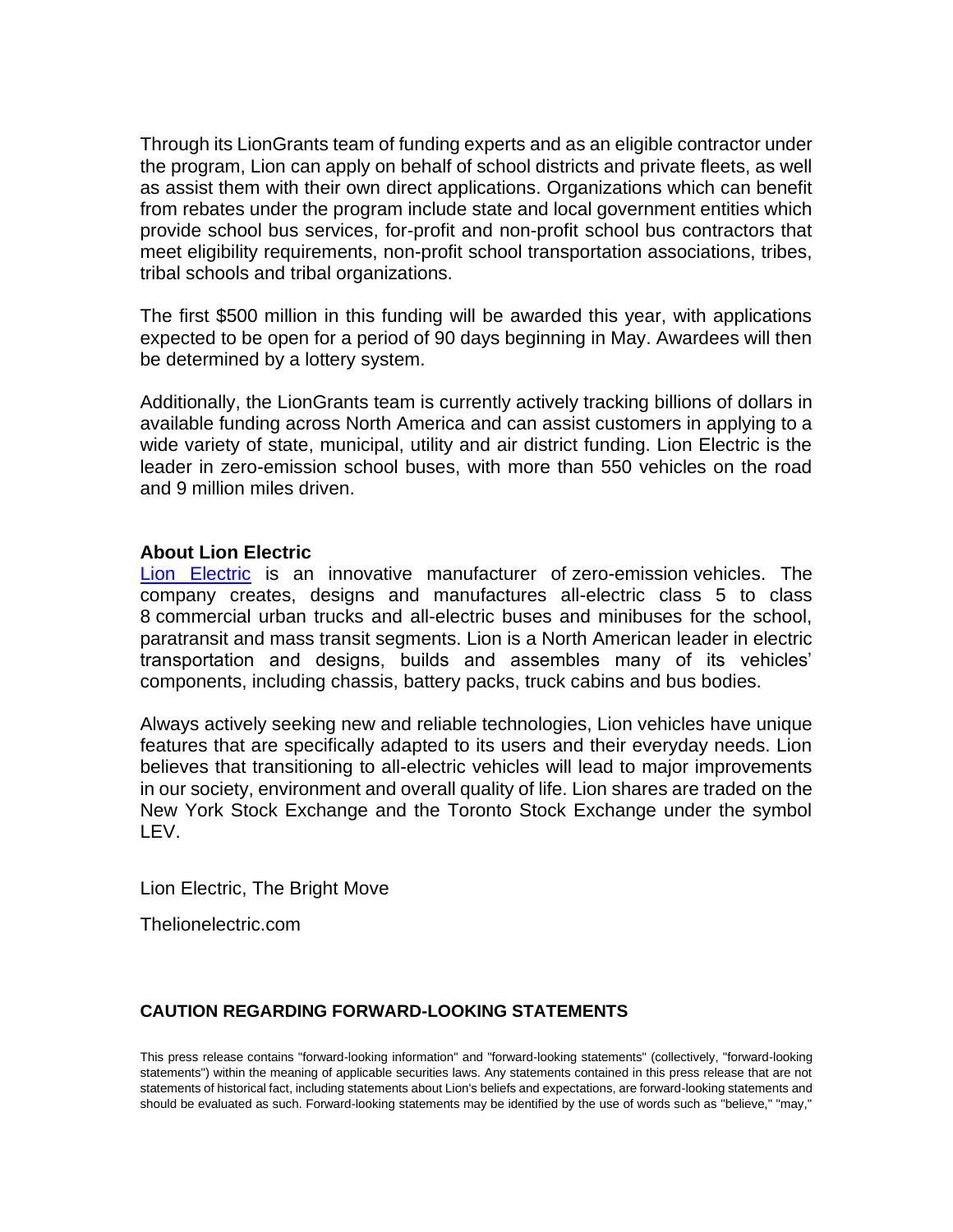"will," "continue," "anticipate," "intend," "expect," "should," "would," "could," "plan," "project," "potential," "seem," "seek," "future," "target" or other similar expressions and any other statements that predict or indicate future events or trends or that are not statements of historical matters, although not all forward-looking statements contain such identifying words.

The Company made a number of economic, market and operational assumptions in preparing and making certain forwardlooking statements contained in this press release including, but not limited to, that Lion will be able to retain and hire key personnel and maintain relationships with customers, suppliers and other business partners, that Lion will continue to operate its business in the normal course, that Lion will be able to implement its growth strategy, that Lion will be able to successfully and timely complete the construction of its U.S. manufacturing facility and its Quebec battery plant and innovation centre, that Lion will not suffer any material disruption in the supply of raw materials on competitive terms, that Lion will be able to maintain its competitive position, that Lion will continue to improve its operational, financial and other internal controls and systems to manage its growth and size and that its results of operations and financial condition will not be adversely affected, that Lion will be able to benefit, either directly or indirectly (including through its clients), from government subsidies and economic incentives in the future and that Lion will be able to secure any required additional funding through equity or debt financing on terms acceptable to Lion. Such estimates and assumptions are made by Lion in light of the experience of management and their perception of historical trends, current conditions and expected future developments, as well as other factors believed to be appropriate and reasonable in the circumstances. However, there can be no assurance that such estimates and assumptions will prove to be correct.

By their nature, forward-looking statements involve risks and uncertainties because they relate to events and depend on circumstances that may or may not occur in the future. Lion believes that these risks and uncertainties include, but are not limited to, the following: any adverse changes in the U.S. and Canadian general economic, business, market, financial, political and legal conditions, including as consequences of the global COVID-19 pandemic and the emergence of COVID-19 variants and varying rates of vaccination amongst various countries; Lion's inability to successfully and economically manufacture and distribute its vehicles at scale and meet its customers' business needs; Lion's reliance on key management and any inability to attract and/or retain key personnel; Lion's inability to execute its growth strategy; Any unfavourable fluctuations and volatility in the price of raw materials included in key components used to manufacture Lion's products; Lion's reliance on key suppliers and any inability to maintain an uninterrupted supply of raw materials; Lion's inability to maintain its competitive position; Lion's inability to reduce its costs of supply over time; any inability to maintain and enhance Lion's reputation and brand; any significant product repair and/or replacement due to product warranty claims or product recalls; any failure of information technology systems or any cybersecurity and data privacy breaches or incidents; the reduction, elimination or discriminatory application of government subsidies and economic incentives or the reduced need for such subsidies; natural disasters, epidemic or pandemic outbreaks, boycotts and geo-political events; the outcome of any legal proceedings that may be instituted against the Company from time to time.

These and other risks and uncertainties related to the businesses of Lion are described in greater detail in the section entitled "Risk Factors" not related to an investment in the Company's final prospectus dated May 5, 2021 (the "Canadian Prospectus") filed with the Autorité des marchés financiers (the "AMF") and the registration statement on Form F-1 (the "Registration Statement") filed with the Securities and Exchange Commission (the "SEC") and declared effective on June 14, 2021 and other documents publicly filed with the AMF and the SEC. Many of these risks are beyond Lion's management's ability to control or predict. All forward-looking statements attributable to Lion or persons acting on its behalf are expressly qualified in their entirety by the cautionary statements contained, and risk factors identified, in the Canadian Prospectus, the Registration Statement and other documents filed with the AMF and the SEC.

Because of these risks, uncertainties and assumptions, readers should not place undue reliance on these forward-looking statements. Furthermore, forward-looking statements speak only as of the date they are made. Except as required under applicable securities laws, Lion undertakes no obligation, and expressly disclaims any duty, to update, revise or review any forward-looking information, whether as a result of new information, future events or otherwise.

MEDIA Patrick Gervais Vice-President, Marketing and Communications [patrick.gevais@thelionelectric.com](mailto:patrick.gevais@thelionelectric.com). 514-992-1060